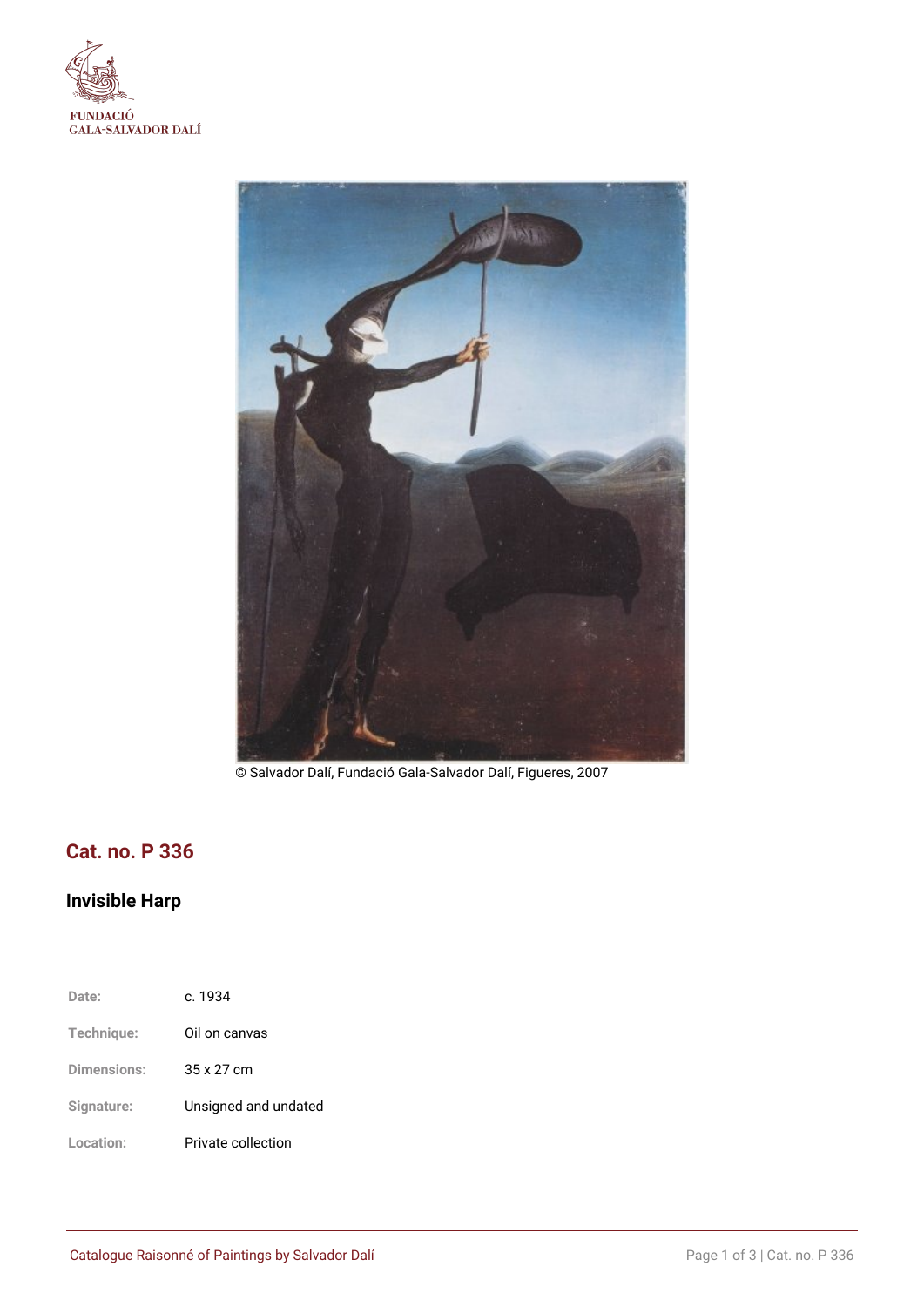#### **Provenance**



- Paul Éluard, Paris
- Henri Michaux
- Manou Pouderaux, Paris

#### **Exhibitions**

- 1968, Knokke Le Zoute, Casino Communal. XXIè Festival Belge d'Été, *Trésors du surréalisme*, 01/06/1968 30/09/1968, cat. no. 33
- 1970, Rotterdam, Museum Boymans-van Beuningen, *Dalí*, 21/11/1970 10/01/1971, cat. no. 35
- 1971, Bordeaux, Galerie des Beaux-Arts, *Surréalisme*, 02/05/1971 01/09/1971, cat. no. 45
- 1972, Munich, Haus der Kunst, *Der Surrealismus, 1922-1942*, 11/03/1972 07/05/1972, cat. no. 89
- 1973, Humlebaek, Louisiana Museum of Modern Art, *Salvador Dali*, 06/10/1973 02/12/1973, cat. no. 12
- 1978, Venezia, La Biennale di Venezia, *La Biennale di Venezia, 1978 : dalla natura all'arte, dall'arte alla natura*, 02/07/1978 - 15/10/1978, no reference
- 2012, Paris, Centre Pompidou, *Dalí*, 21/11/2012 25/03/2013, p. 152

#### **Bibliography**

- *Schatten van het surrealisme = Trésors du surréalisme*, André De Rache, Bruxelles, 1968, p. 38
- *Dalí*, Museum Boymans-van Beuningen, Rotterdam, 1970, il. 35
- *Dalí: Gemälde, Zeichnungen, Objekte, Schmuck*, Staatliche Kunsthalle, Baden-Baden, 1971, p. 97
- *Surréalisme*, Galerie des Beaux-Arts, Bordeaux, 1971, p. 44
- Patrick Waldberg, Ingrid Krause, *Der Surrealismus, 1922-1942*, Haus der Kunst, Musée des Arts Décoratifs, Munich, Paris, 1972, cat. no. 89
- Patrick Waldberg, *Les Demeures d'hypnos*, Éditions de la Différence, Paris, 1976, p. 281
- *La Biennale di Venezia, 1978 : dalla natura all'arte, dall'arte alla natura.*, La Biennale di Venezia, Electa, Venecia, Milano, 1978, p. 25
- *Salvador Dalí: rétrospective, 1920-1980*, Centre Georges Pompidou, Musée National d'Art moderne, Paris, 1979, p. 184
- *Hommage à Dalí*, Vilo, Paris, 1980, p. 26
- Josep Pla, Salvador Dalí (il.), *Obres de museu*, DASA, Figueres, 1981, p. 34
- *Salvador Dalí, 1904-1989*, Gerd Hatje, Stuttgart, 1989, p. XXIII
- *Salvador Dalí, Meisterwerke der dreissiger Jahre*, Schirmer-Mosel, München, 1989, il. 17
- *Los Dalís de Dalí: colección del museo nacional centro de arte reina Sofía*, Centro cultural, Arte contemporaneo, México D. F., 1990, p. 24
- Robert Descharnes, Gilles Néret, *Salvador Dalí, 1904 -1989*, Benedikt Taschen, Köln, 1994, p. 214
- *Dalí*, Centre Pompidou, Paris, 2012, p. 152